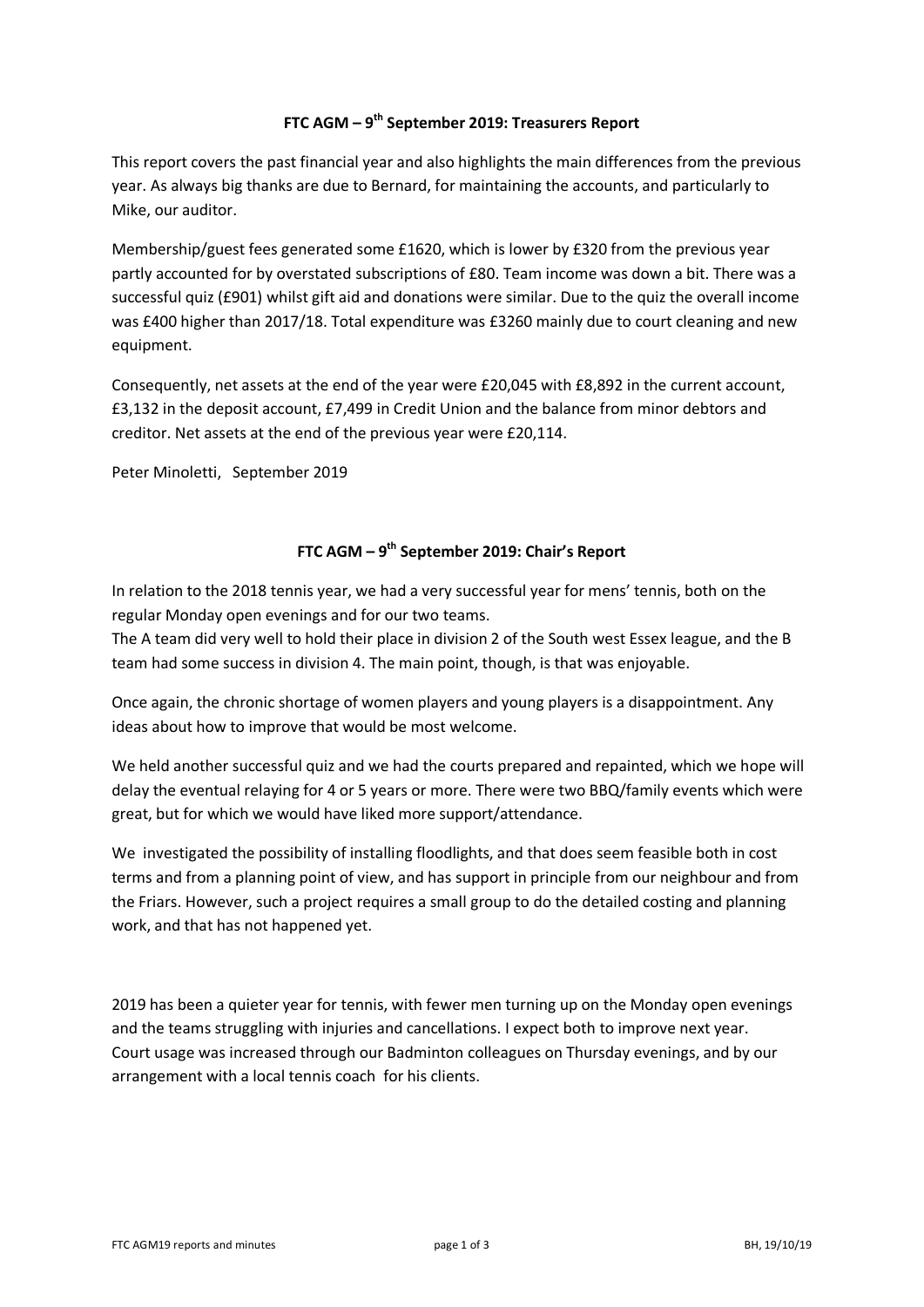# **Friary Tennis Club Annual General Meeting**

Held on Monday  $9<sup>th</sup>$  September 2019 in the Travellers

Members present were: Adrian Conington, Bernard Bourdillon, Bernard Hunter, Nigel Maeda. Paul Crighton, long-standing former member, also attended. Apologies had been received from Peter Minoletti and John Cowen.

The minutes of the 2018 AGM were not available for formal acceptance, but had been circulated at the time without any feedback.

The chair's and treasurer's reports for 18/19 were presented (and are attached to these minutes), together with the draft budget.

### Financial questions and discussions:

a) Why is there no interest from the £7,500 Credit Union deposit?

*Later response: We have money with Liberty Credit Union mainly to support that organisation (which in turn provides low cost loans in North East London as an alternative to Wonga etc). Investments are fully protected. We expected dividends of maybe 1%, but their trustees have not issues any dividends in recent years. To be kept under review.*

b) Subscription rates were discussed. They have been unchanged for many years at £20 per child/student, £40 per adult, £60 per family. They are deliberately very low so as not to discourage anyone, and that policy was endorsed. The AGM was unanimous however that subscription rates be raised for families to £75 and for adults to £50 for 2020.

It remains possible to come to a confidential arrangement with the chair for anyone unable to afford that.

c) Given the balance of £20,114 at the end of 18/19 (even after £2.5k for court work) and the forthcoming quiz, it was agreed that we should spend some money refreshing our facilities. We recognised that we need a substantial balance for the eventual relaying of the courts (likely £25k). Agreed: to purchase new nets (approx £100 times 2).

Agreed: pay for any necessary court and netting repairs (BB to ask Philip Gallagher's opinion of what is required; Philip has done our court maintenance and painting for many years).

Agreed: cost various options for the clubhouse, from simply cleaning up, through purchasing new furniture and toilet and fridge, window replacement, or in extremis complete replacement. And then act on the findings: we need to make the clubhouse more attractive for current and potential members.

It was noted that at least some remedial work is urgently needed.

### Other questions and discussions

d) Membership: How have member number changed recently?

| later answer: membership in recent years has been as follows: |  |
|---------------------------------------------------------------|--|
|---------------------------------------------------------------|--|

|                 | 16/17 | 17/18 | 18/19 | 19/20 expected |
|-----------------|-------|-------|-------|----------------|
| Family          | 14    |       |       |                |
| Adult           | 18    |       |       |                |
| Junior/student  |       |       |       |                |
| Coach/badminton |       |       |       |                |